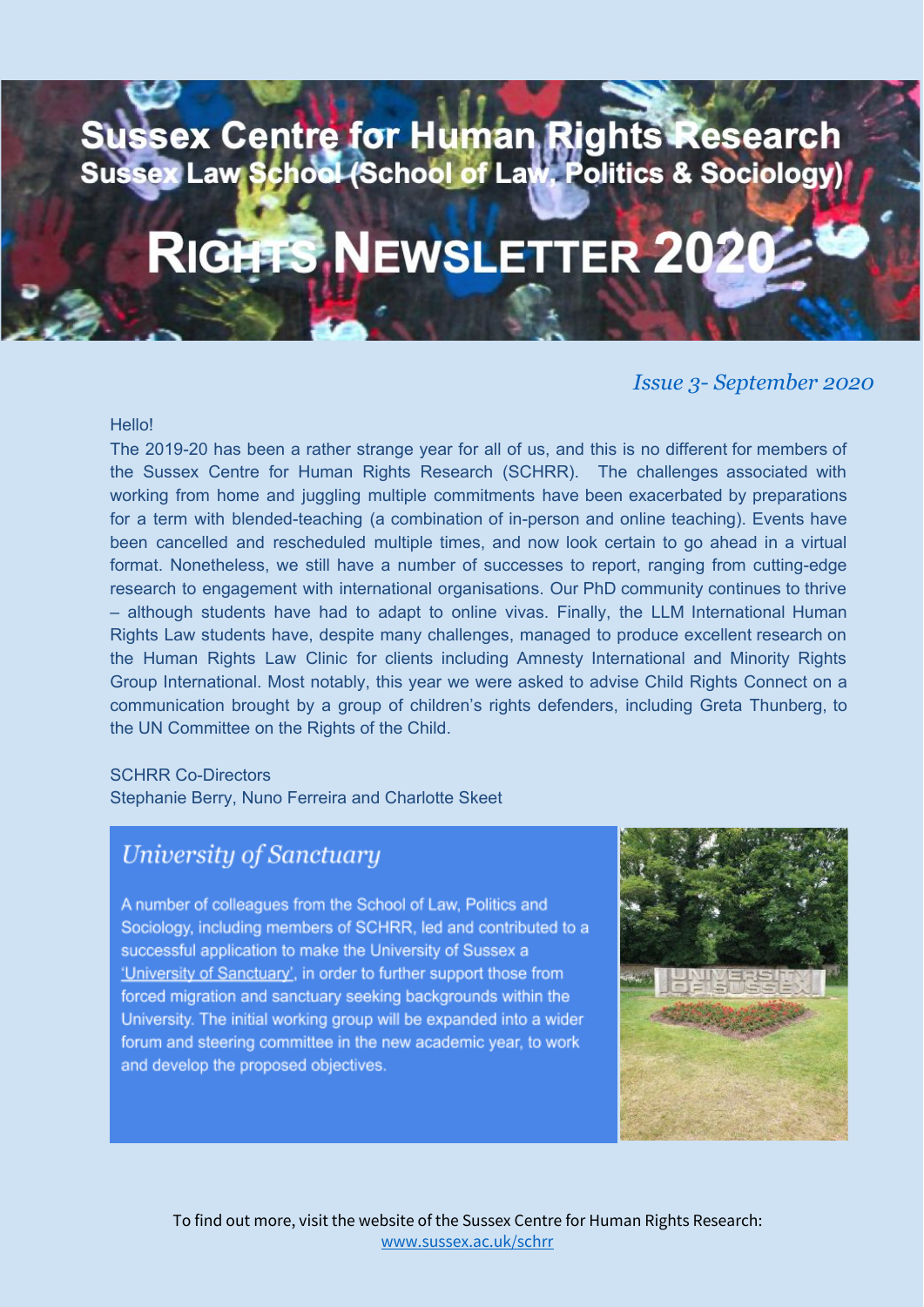

#### *SOGICA project in the news*

The findings of the SOGICA (Sexual Orientation and Gender Identity Claims of Asylum) research project, has bee[n](https://www.theguardian.com/uk-news/2020/jul/09/lgbt-asylum-seekers-routinely-see-claims-rejected-in-europe-and-uk) reported in the [Guardian,](https://www.theguardian.com/uk-news/2020/jul/09/lgbt-asylum-seekers-routinely-see-claims-rejected-in-europe-and-uk) focusing specifically on the routine denial of the asylum claims of LGBTIQ+ asylum in the UK and other European countries. The project, which is led by SCHRR Co-Director Professor Nuno Ferreira along with Carmelo Danisi, Moira Dustin and Nina Held, is funded by the European Research Council and based in the School of Law, Politics and Sociology. Find out more about the SOGICA projec[t](https://www.sogica.org/en/) [here](https://www.sogica.org/en/).

#### *Funded Project on the management of 'justice system data'*

Judith Townend was funded by the Legal Education Foundation to undertake comparative research on the [management](http://www.sussex.ac.uk/law/research/projects/justicesystemdataresearchacomparativestudy) of 'justice [system](http://www.sussex.ac.uk/law/research/projects/justicesystemdataresearchacomparativestudy) data'. With project research associate Cassandra Wiener, she has been gathering information from several common law countries, with a full report to follow.



### *The completion of the SOGICA project*

The final [conference](http://www.sogica.org/en/final-conference/) of

the [SOGICA](http://www.sogica.org/en/) project took place on 7-9 July, and it included three keynote speeches, 23 panels, two workshops, one performance, more than 80 speakers and more than 600 participants. The conference was also the opportunity to launch ['Queering](http://www.sogica.org/database/andrade-danisi-dustin-ferreira-and-held-queering-asylum-in-europe-a-survey-report-2020/?utm_source=RRN&utm_campaign=bcad1ba448-EMAIL_CAMPAIGN_2020_07_21_05_23&utm_medium=email&utm_term=0_ba6c4776e3-bcad1ba448-45988249) Asylum in Europe: A Survey Report', authored by the project team and the Sussex PhD researcher Vítor Lopes [Andrade](https://profiles.sussex.ac.uk/p446573-vitor-lopes-andrade), and which discusses the data gathered through two surveys that explored the social and legal experiences of people across Europe claiming international protection on the basis of their sexual orientation or gender identity (SOGI). The final [recommendations](http://www.sogica.org/en/final-recommendations/) of the project have also been launched, in versions tailored to Germany, Italy, UK and the European Union. You can read a number of publications and reports emanating from the projec[t](https://www.sogica.org/en/publications/) [here](https://www.sogica.org/en/publications/). The project's monograph will be published by Springer later this year.

#### *International Junior Research Associate Grants*

In summer 2019 members of SCHRR were awarded grants by the Global Engagement Team at Sussex to support two International Junior Research Associates from Wilfrid Laurier University in Canada to work on Human Rights projects.

Abigail Gorrell worked with Professor Sue Millns and Dr Charlotte Skeet on a comparative study of women's rights in the UK and Canada.

Melody Greaves worked with Professor Nuno Ferreira on the SOGICA project, adding materials to the project's website database and revising drafts of book chapters.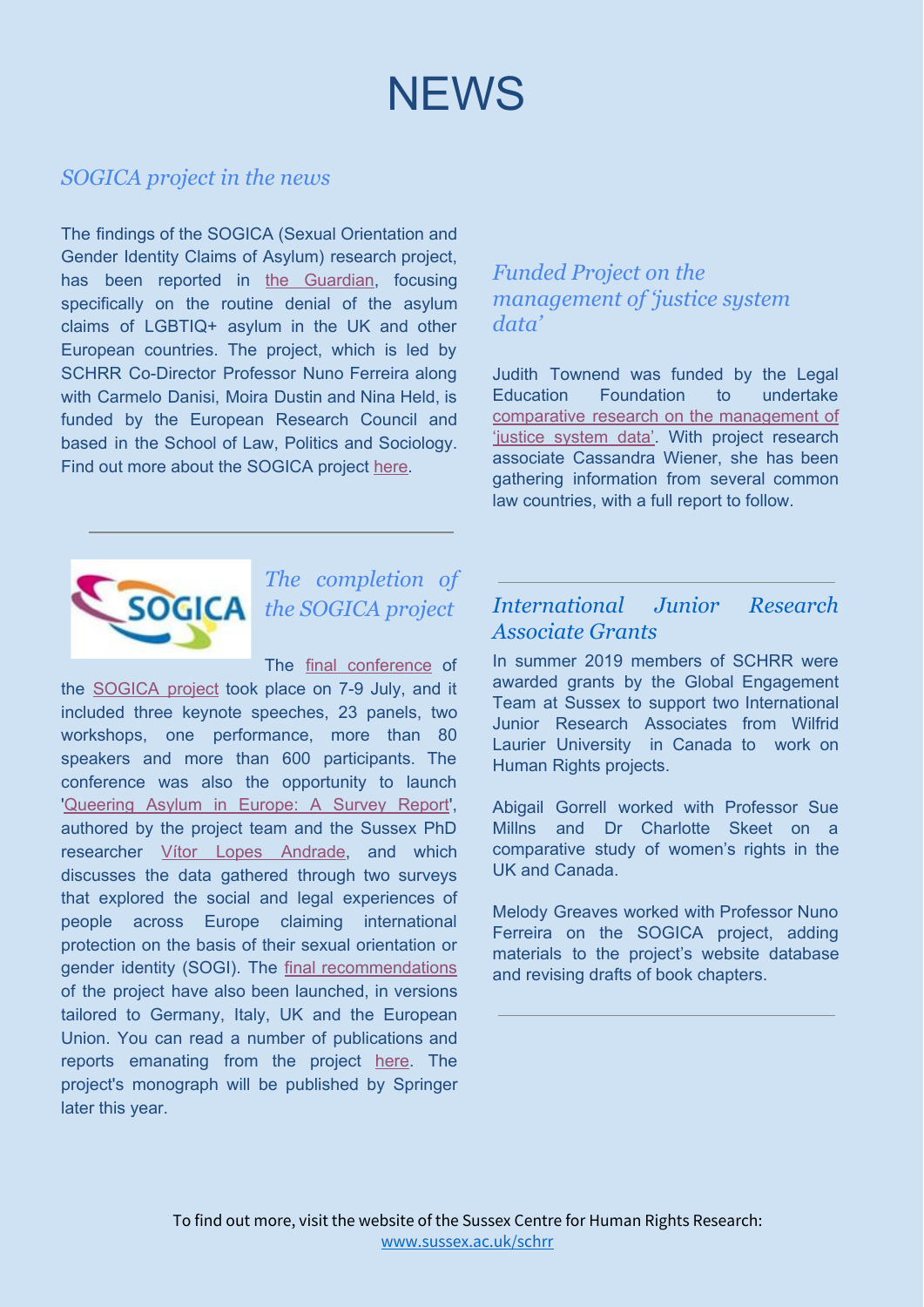#### *Engagement with International Bodies*

A number of SCHRR's members have engaged with international bodies on human rights related issues.

- SOGICA made a submission to the European Asylum Support Office - EASO (SOGICA Project, [Submission](http://www.sogica.org/database/sogica-submission-to-easos-2019-annual-report-on-the-situation-of-asylum-in-the-european-union-2020/) to EASO's 2019 Annual Report on the [Situation](http://www.sogica.org/database/sogica-submission-to-easos-2019-annual-report-on-the-situation-of-asylum-in-the-european-union-2020/) of Asylum in the [European](http://www.sogica.org/database/sogica-submission-to-easos-2019-annual-report-on-the-situation-of-asylum-in-the-european-union-2020/) Union, 12 March 2020).
- Edward Guntrip submitted a consultation paper in response to OECD Secretariat Report on the 'Business Responsibilities and Investment Treaties', on how counterclaims can be used in investor-state dispute settlement to hold businesses responsible for breaches of human rights obligations sources from investment treaties.
- SCHRR Co-Director Steph Berry made a number of submissions to UN Special Rapporteurs in 2020, including, the Special Rapporteur on Contemporary forms of Racism, Xenophobia and Related Intolerance on 'Addressing Dehumanisation as the cause of COVID-19 related racism, racial discrimination, xenophobia and related intolerance' (12 June 2020); the UN Special Rapporteur on freedom of religion or belief on 'The Elimination of Intolerance and Discrimination Based on Religion and Belief and SDG 16 as Mutually Reinforcing Goals' (1 June 2020); and the UN Special Rapporteur on Minority Issues on 'Categories of Minorities': 'Religious Minorities as Minorities' (31 May 2020).
- Steph Berry and Isilay Taban submitted 'Categories of Minorities': 'Recognising 'New Minorities' as Minorities' to the UN Special Rapporteur on Minority Issues (31 May 2020)

#### *Response to Covid-19*

In response to Leicester's local lockdown in July 2020, Bal Sokhi-Bulley, who is originally from the city, wrote an article for Discover Society highlighting the denial of rights to factory workers in the city's now infamous garment/fast fashion district and the colonial connotations of the lockdown: 'From Exotic to "Dirty": How the Pandemic has Recolonised Leicester'.



Aisling O'Sullivan, Maria Moscati and Emily Lydgate have co-authored 'Covid-19: A Patient's Perspective', arguing for the adoption of a precautionary approach by the University community. You can find this paper on the SCHRR website.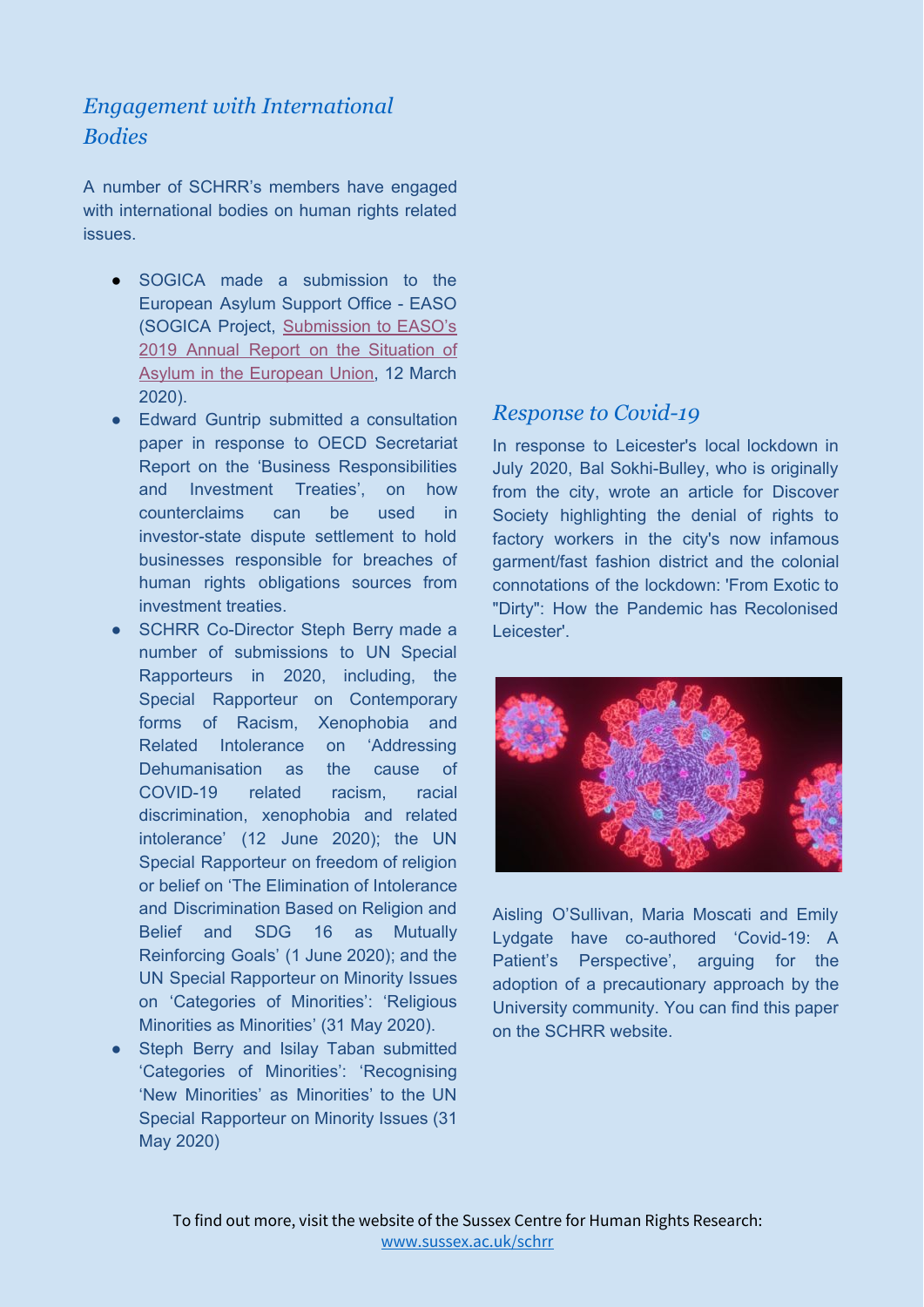### SCHRR EVENTS

As a result of both strikes and Covid-19, SCHRR's normal programme of events was significantly disrupted over the 2019-20 academic year. Cancelled events on freedom of religion or belief and the intersection between human rights and environmental law have already been rescheduled for Autumn 2020. Here's a snapshot of the events that went ahead:

- **Former student Peter Collins returned** to Sussex to present and take questions on a film he has produced on the work of SB Overseas in the Lebanese refugee camps of Shatila, Arsal and Saida in October 2019. The film, entitled 'Giving Hope', is available [online](https://protect-eu.mimecast.com/s/chi1CKQ50CkW3jUvLxZl?domain=youtube.com).
- Matt Evans presented a paper, 'You cannot eat critique: On uncritical critical (legal) theory and the poverty of bullshit' at a SCHRR Work in Progress Seminar in October 2019. The paper

has now been accepted for publication in the European Journal of Legal Studies.

● Dr Lourdes Peroni, Senior Lecturer in Human Rights at the Helena Kennedy Centre for International Justice at Sheffield Hallam University, presented her paper 'Women's Non-Refoulement Claims: Gendering Article 3 ECHR Risk Assessment' in November 2019.



Dr Lourdes Peroni presents her work to SCHRR

In December 2019, SCHRR held a panel event entitled 'Diplomacy and Activism: Ireland and the evolution of human rights law as a global phenomenon', ahead of the publication of an edited collection on the same theme, edited by SCHRR's own Aisling O'Sullivan. Anthony Cullen, from Middlesex University, presented his chapter from the volume, entitled, 'Irish Foreign Policy towards human rights in the occupied territories'; Roja Fazaeli from Trinity College Dublin presented 'Irish Feminist Activism and Women's Rights – the Tweedy Papers', whereas Aisling O'Sullivan presented her work on 'The Ireland v United Kingdom case'.

In February 2020, Steph Berry presented her draft paper entitled 'Confronting Dehumanization as a Cause of Human Rights Violations: A Positive State Obligation under International Human Rights Law?' at a SCHRR Work in Progress Seminar. The paper has now been published in the Erasmus Law Review.

In June 2020, Steph Berry and Isilay Taban presented (via zoom) their work-in-progress paper, 'The Danger of Arbitrary Classifications: The Exclusion of Minority-Refugees from Cultural Rights under International Human Rights Law'.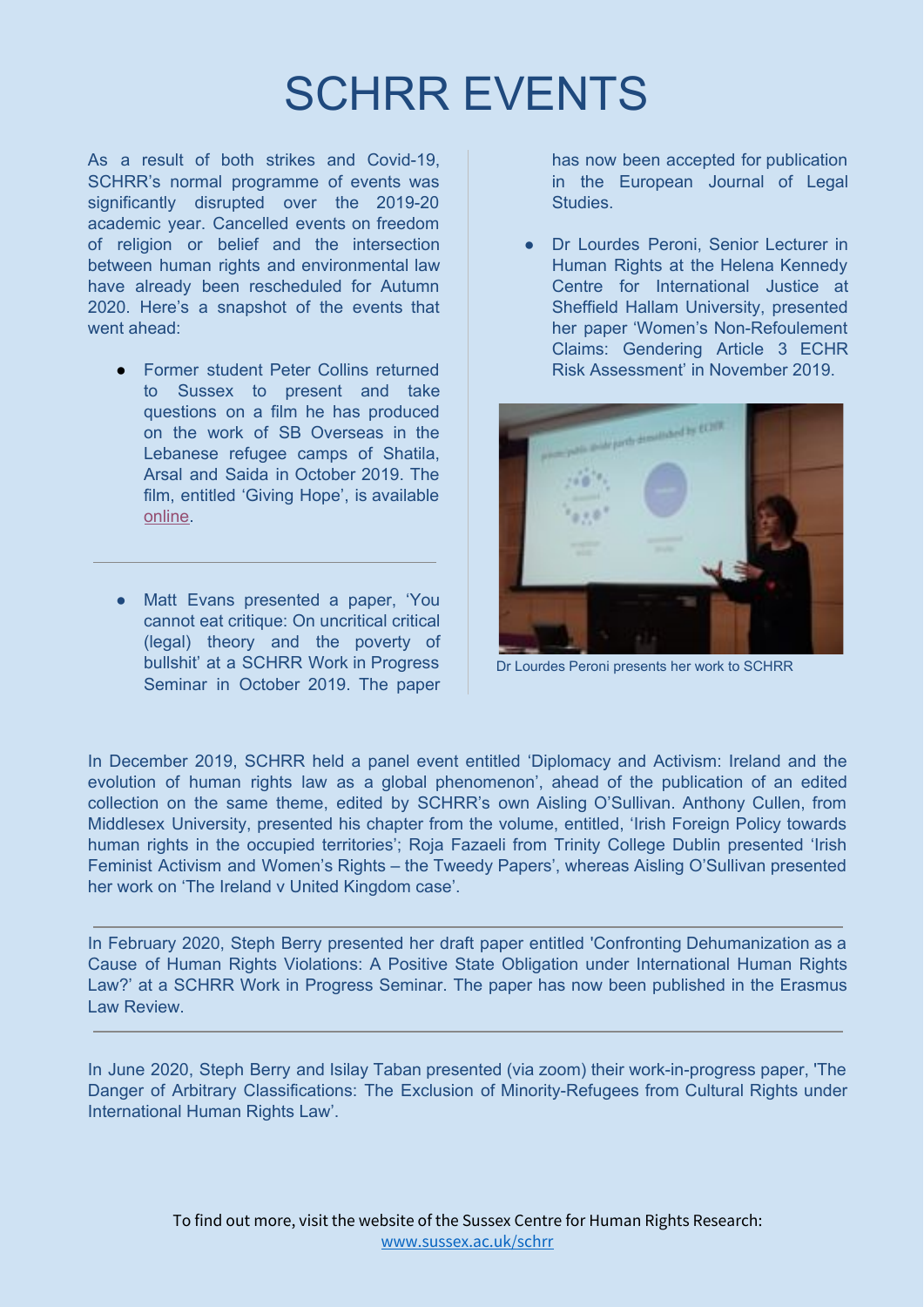### EVENTS

Over the course of the 2019-20, many events at which members of SCHRR were due to present were cancelled or moved online as a result of Covid-19. Here are a couple of highlights from what we managed to do despite the challenges:

Edward Guntrip presented "Public and Private Perspectives on Investor-State Dispute Settlement: The Rule of Law as a Common Foundation?" at The Legitimate Role for Investment Law and Arbitration in Protecting Human Rights workshop hosted by PluriCourts, University of Oslo in September 2019, and "Human Rights and Investments in Land, Food and Water" at Investment Protection, Human Rights, and International Arbitration - Frankfurt Investment Law Workshop 2020, hosted by Goethe University Frankfurt in March 2020.

In November 2019, SCHRR Co-Director Charlotte Skeet presented her paper "The Uneasy Encounter between Muslim Women and the ECtHR: Orientalism as a Gendered Epistemic Limit in European Court of Human Rights judgments," at the workshop on Gender in Law and Courts – Uneasy Encounters, held at the European University Institute in Florence.

In December 2019, Carmelo Danisi delivered a public lecture entitled 'Vulnerability as a "revolutionary" concept in international and European human rights law for the protection of migrants and refugees?' as part of a series on Arriving, Returning, or Modern Nomadism at the University of Bonn (Germany).

In January 2020, Steph Berry presented her paper, 'Propaganda for Diversity? The scope of States' positive obligation to change hearts and minds under international human rights law?' at the Conference on Positive state obligations concerning fundamental rights and 'changing the hearts and minds' at Erasmus University Rotterdam.

Matt Evans co-organised the 'Delivering Transformative Justice in Practice' workshop, University of Sheffield (May 2020 – via Zoom) with Dr Eric Hoddy (Sheffield) and Prof. Paul Gready (York). 18 participants attended the workshop, which had been intended as a 2-day session at the University of Sheffield for sharing ideas and developing towards a cross-sector funding bid, but was reorganised into a 1-day networking session on Zoom, bringing together academics and practitioners interested in transformative justice to reflect on next steps for this research and practice agenda. Matt chaired one of the sessions ('Early career researcher and practitioner presentations') and prepared a Research and Practice Brief with Eric Hoddy.

Nuno Ferreira spoke about SOGI asylum in Europe as member of panel 'A European [Perspective](https://www.facebook.com/QueerEuropeanAsylum/videos/254472059033942/?fref=mentions&__xts__%5B0%5D=68.ARBM1vQbXT07azMunNevmurMJWGzxD_fVoaXPa73cylKMaVmR6r8kPz66bRMkTkuVdjmfxmSBuYd4-dCKAh-eEe9GfFFc6VRM3GRemoA3vq7ykxMwNDc2S-4lQCeeSVtcV6pbSk3JSp_ClCBSRfx2-GBCsUfSsCx7L1x315VegIhYz9XN0j0QFAFTyQY8xQVmNfeiXVbW3tLeVqLoZX04tF2gHoq5nSsOr-E0h3t9_TEbNG7fyh0AtN8PKrcprCKcrhRbQLMp8-a0fOD_Nz9WLpDcazWWZUdpZC1YxuJSuTdsJwrQ5ckS9bF0jOMAhwe03LPSlHqJ056KpenFGORYoCP2bGuqg&__tn__=K-R) on [COVID-19](https://www.facebook.com/QueerEuropeanAsylum/videos/254472059033942/?fref=mentions&__xts__%5B0%5D=68.ARBM1vQbXT07azMunNevmurMJWGzxD_fVoaXPa73cylKMaVmR6r8kPz66bRMkTkuVdjmfxmSBuYd4-dCKAh-eEe9GfFFc6VRM3GRemoA3vq7ykxMwNDc2S-4lQCeeSVtcV6pbSk3JSp_ClCBSRfx2-GBCsUfSsCx7L1x315VegIhYz9XN0j0QFAFTyQY8xQVmNfeiXVbW3tLeVqLoZX04tF2gHoq5nSsOr-E0h3t9_TEbNG7fyh0AtN8PKrcprCKcrhRbQLMp8-a0fOD_Nz9WLpDcazWWZUdpZC1YxuJSuTdsJwrQ5ckS9bF0jOMAhwe03LPSlHqJ056KpenFGORYoCP2bGuqg&__tn__=K-R) and Queer Asylum', at COVID-19 & Queer Asylum Symposium (online)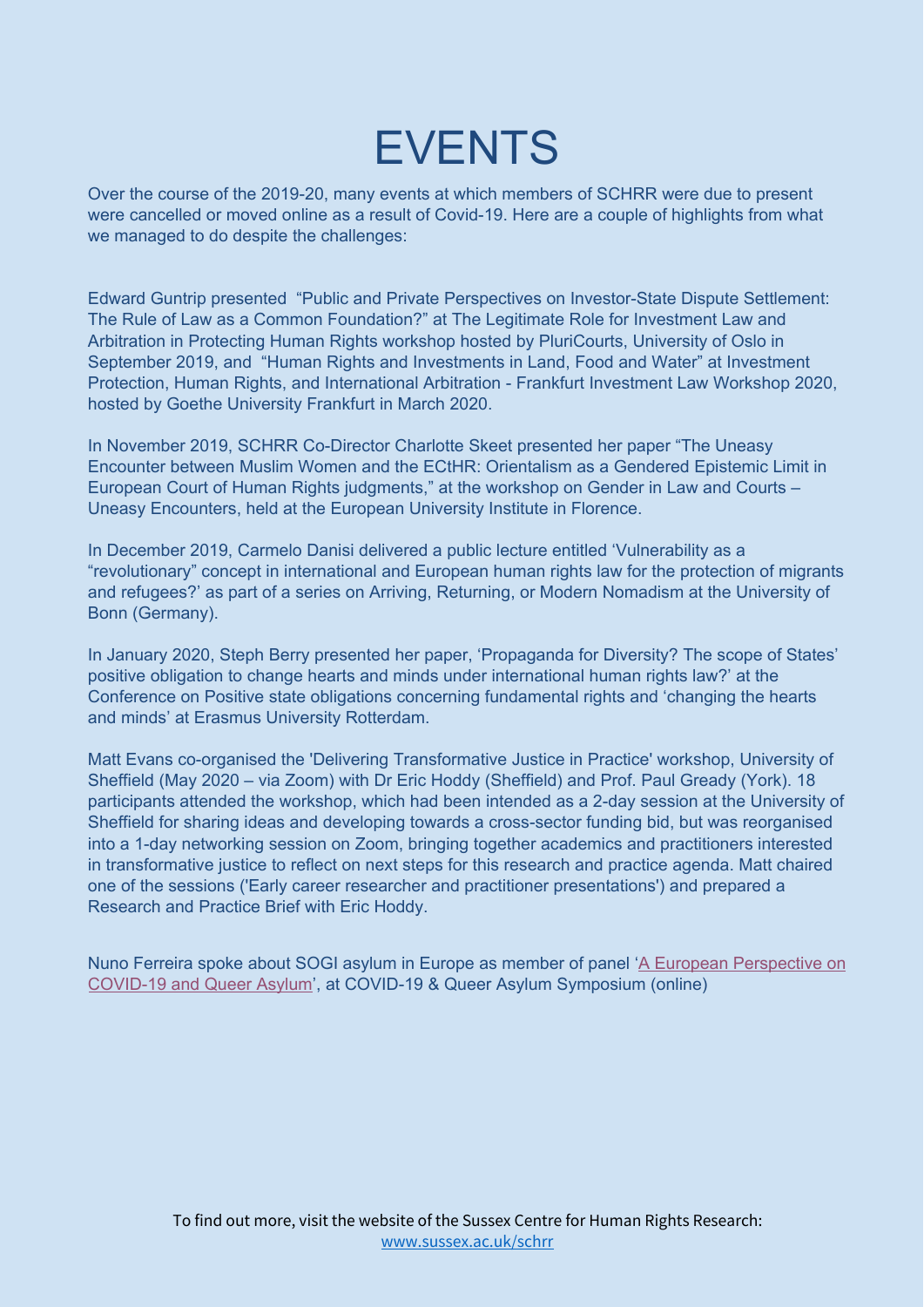# PUBLICATIONS

#### *Books and Edited Collections*

- Evans (ed), [T](https://exchange.sussex.ac.uk/owa/redir.aspx?C=IiohJXKTGNqoLK5ol7aHGS4CsQmkpRx78S-ZOk0gUMIShDJEzhTXCA..&URL=https%3a%2f%2fbit.ly%2f2QWBUVU)ransitional and [transformative](https://exchange.sussex.ac.uk/owa/redir.aspx?C=IiohJXKTGNqoLK5ol7aHGS4CsQmkpRx78S-ZOk0gUMIShDJEzhTXCA..&URL=https%3a%2f%2fbit.ly%2f2QWBUVU) justice: critical and international perspectives, (Routledge 2020)
- O'Sullivan and Fazaeli (eds), Diplomacy and Activism: Ireland and the Evolution of Human Rights Law (Routledge forthcoming 2021)
- Velluti, The Role of the EU in the Promotion of Human Rights and [International](https://www.springer.com/gp/book/9783030567460) Labour [Standards](https://www.springer.com/gp/book/9783030567460) in Its External Trade Relations (Springer forthcoming 2020)

#### *Journal Special Issues*

• Sampaio-Dias, Hayes, Townend and Osman, Practices, Policies and [Regulation](https://www.tandfonline.com/toc/recq21/40/3) in African [Journalism:](https://www.tandfonline.com/toc/recq21/40/3) Mapping a Research Agenda (2019) 3 African Journalism Studies 1-139.

#### *Articles*

- Berry, 'A Positive State Obligation to Counter [Dehumanisation](http://www.erasmuslawreview.nl/tijdschrift/ELR/2020/3%20(incomplete)/ELR-D-20-00008) under International Human [Rights](http://www.erasmuslawreview.nl/tijdschrift/ELR/2020/3%20(incomplete)/ELR-D-20-00008) Law' [2020] Erasmus Law Review
- Craig, 'The Framework [Convention](http://sro.sussex.ac.uk/id/eprint/89872/) for the Protection of National Minorities and [Internalisation:](http://sro.sussex.ac.uk/id/eprint/89872/) Lessons from the Western Balkans' Review of Central and East European [Law'](http://sro.sussex.ac.uk/id/eprint/89872/) (2020) Review of Central and East European Law, forthcoming
- Danisi, 'Crossing Borders between [International](https://journals.sagepub.com/doi/10.1177/0924051919884758) Refugee Law and International Human Rights Law in the European context: Can Human Rights Enhance [Protection](https://journals.sagepub.com/doi/10.1177/0924051919884758) against [Persecution](https://journals.sagepub.com/doi/10.1177/0924051919884758) based on Sexual Orientation (and beyond)?' (2019) 37 Netherlands Quarterly of Human Rights 359
- Evans, ['Navigating](https://www.tandfonline.com/doi/abs/10.1080/01425692.2020.1748572?journalCode=cbse20) the Neoliberal University: Reflecting on Teaching Practice as a [Teacher-Researcher-Trade](https://www.tandfonline.com/doi/abs/10.1080/01425692.2020.1748572?journalCode=cbse20) Unionist' (2020) 41 British Journal of Sociology of Education 574
- Evans, 'You cannot eat critique: On uncritical critical (legal) theory and the poverty of bullshit' European Journal of Legal Studies, forthcoming
- Evans, 'Interdisciplinarity and punishment in the academy: Reflecting upon researching and teaching human rights in university settings' Journal of Human Rights Practice, forthcoming

#### *Book Chapters*

● Danisi (with Balboni), 'Reframing Human Rights in Russia and China' in Bianchini and Fiori (eds), *[Rekindling](https://brill.com/view/title/33818) the Strong State in Russia and China* (Brill 2020)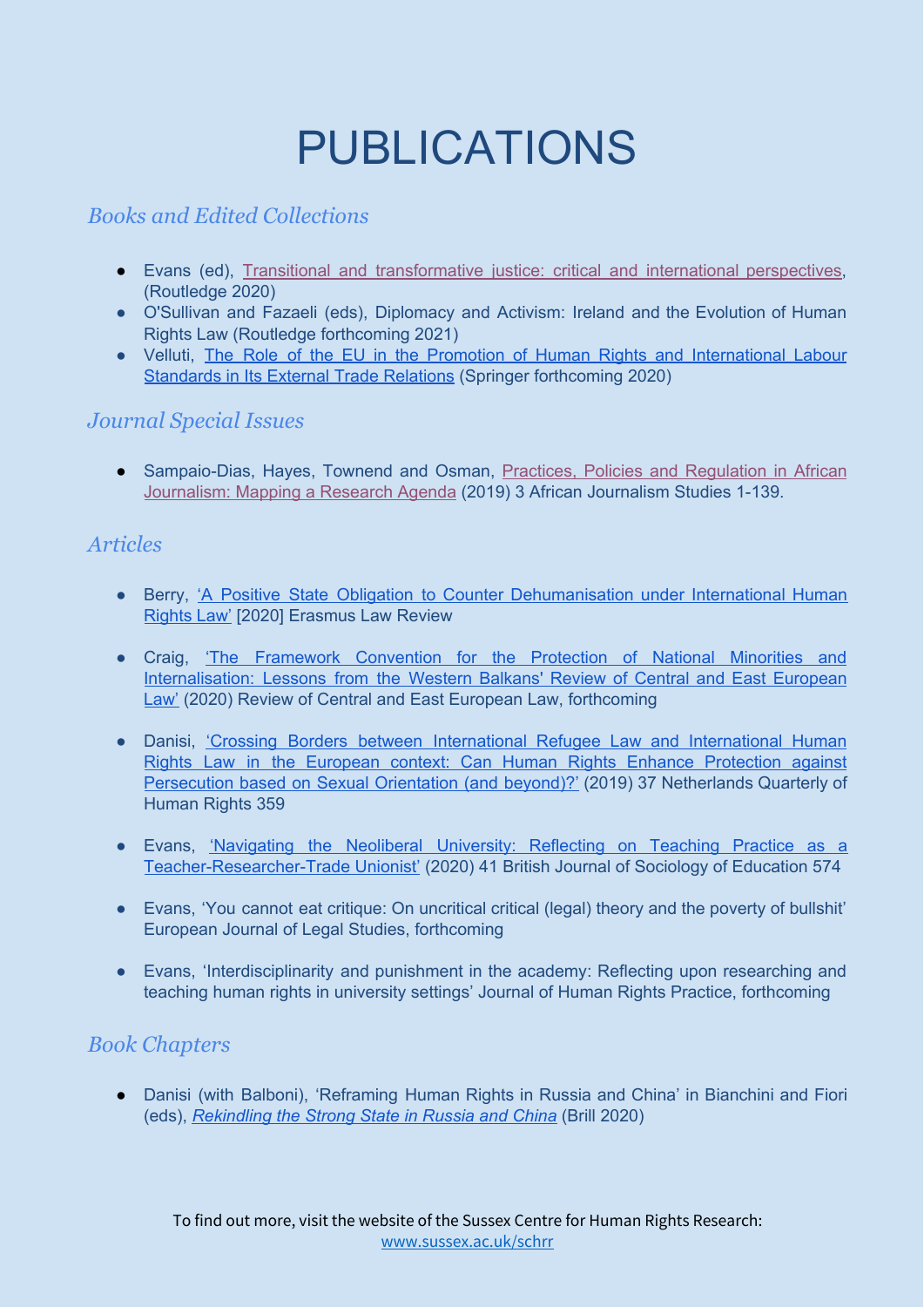- Danisi, 'La tutela della vita privata e familiare nella Dichiarazione Universale: standard attuali o ancora potenziali' in Tonolo and Di Pascale (eds), *La Dichiarazione Universale dei Diritti Umani settanta anni dopo* (Giappichelli 2020)
- Skeet, 'Forced Sterilizations: Addressing the Limitations of International Rights Adjudication Through an Intersectional Approach in Iyioha (ed), *[Women's](https://www.routledge.com/Womens-Health-and-the-Limits-of-Law-Domestic-and-International-Perspectives/Iyioha/p/book/9781138549647) Health and the Limits of Law: Domestic and International [perspectives](https://www.routledge.com/Womens-Health-and-the-Limits-of-Law-Domestic-and-International-Perspectives/Iyioha/p/book/9781138549647)* (Routledge 2020)
- Skeet, 'Intersectionality as Theory and Method: Human Rights Adjudication by the European Court of Human Rights' in Creutzfeldt, Mason and McConnachie (eds), *The [Routledge](https://www.routledge.com/Routledge-Handbook-of-Socio-Legal-Theory-and-Methods/Creutzfeldt-Mason-McConnachie/p/book/9781138592902#:~:text=Book%20Description,-Drawing%20on%20a&text=The%20vast%20field%20of%20socio,which%20law%20can%20be%20considered.&text=First%2Dhand%20accounts%20of%20socio,within%20this%20fluid%20interdisciplinary%20area.) Handbook of [Socio-Legal](https://www.routledge.com/Routledge-Handbook-of-Socio-Legal-Theory-and-Methods/Creutzfeldt-Mason-McConnachie/p/book/9781138592902#:~:text=Book%20Description,-Drawing%20on%20a&text=The%20vast%20field%20of%20socio,which%20law%20can%20be%20considered.&text=First%2Dhand%20accounts%20of%20socio,within%20this%20fluid%20interdisciplinary%20area.) Theory and Method* (Routledge 2019)
- Townend 'Positive free speech and public access to courts' in Kenyon and Scott (eds) *Positive free speech: rationales, methods and [implications](https://www.bloomsburyprofessional.com/uk/positive-free-speech-9781509908295/)* (Hart 2020)

#### *Working Papers*

● Ferreira et al., [G](https://www.trafig.eu/output/working-papers/trafig-working-paper-no-3)overning protracted [displacement:](https://www.trafig.eu/output/working-papers/trafig-working-paper-no-3) An analysis across global, regional and [domestic](https://www.trafig.eu/output/working-papers/trafig-working-paper-no-3) contexts (TRAFIG working paper 3/2020)

#### *Blogs*

● Danisi, 'A formalistic approach to [jurisdiction](http://www.sidiblog.org/2020/05/27/a-formalistic-approach-to-jurisdiction-in-the-european-court-of-human-rights-decision-on-humanitarian-visas-was-another-interpretation-possible) in the European Court of Human Rights' approach to humanitarian visas: was another [interpretation](http://www.sidiblog.org/2020/05/27/a-formalistic-approach-to-jurisdiction-in-the-european-court-of-human-rights-decision-on-humanitarian-visas-was-another-interpretation-possible) possible?', SIDI (Italian Society of International and EU Law) blog, 27 May 2020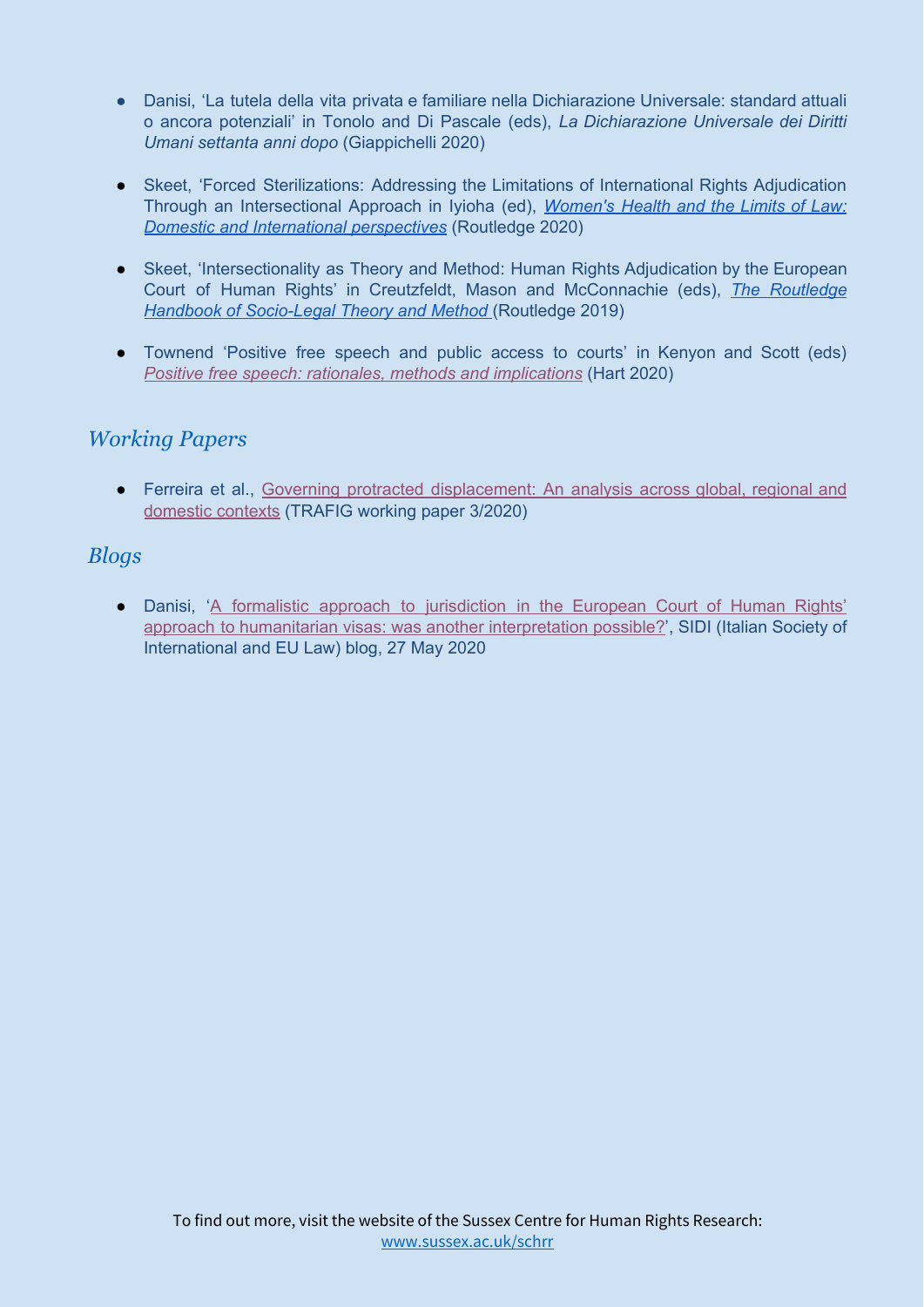### PHD NEWS

#### *Viva success!*

We have had a number of PhD successes to celebrate this year. Adding to the usual stress, students this year have had to contend with vivas being held online.

Many congratulations to the following students:

Former member of the SCHRR PhD working group, Benjamin Thorne passed his viva on 13 May 2020, subject to very minor corrections. The thesis, entitled 'Legal Witnessing and Mass Human Rights Violations: Remembering Atrocities', was examined by Phil Clark (SOAS) and Aisling O'Sullivan (University of Sussex). Congratulations Benjamin, and supervisors Matt Evans, Tarik Kochi and Tom Frost.

Isilay Taban, another former member of the SCHRR PhD working group, passed her viva on 6 June, subject to corrections, for her PhD entitled, 'The Relevance of Minority-Refugees' Cultural Identity to their Protection under International Human Rights Law: Stronger Protection Through a Minority-Focused Approach'. Isilay was examined by Professor Geoff Gilbert (University of Essex) and Matt Evans (University of Sussex). Congratulations Isilay, and supervisors Steph Berry and Elizabeth Craig!

Ali Kassem successfully defended his thesis on 27th July, subject to corrections. His thesis, entitled, 'Coloniality, Erasure and the Muslim Hijabi's Lived Experiences: Lebanon as a case-study' was examined by Irene Zempi (Nottingham Trent University) and Giorgia Baldi (University of Sussex). Congratulations Ali, and supervisors, Aneira Edmunds, Kim Brayson and Nuno Ferreira.

Chris McQuade, former SCHRR PhD representative, passed his viva on 28th July subject to minor corrections. His thesis, entitled 'The use of human shields under international humanitarian law', was examined by Professor Sandesh Sivakumaran (University of Cambridge) and Aisling O'Sullivan (University of Sussex). Congratulations Chris, and supervisors Chris Henderson, Michael Kearney and Alex Conte.

### *PhD Publications*

Current PhD student Ritabrata Roy has recently published a book based on an earlier Masters dissertation, entitled ['Cultural](https://www.amazon.co.uk/Cultural-Religious-Breaking-Honour-Crimes/dp/6202674164/ref=sr_1_1?dchild=1&keywords=ritabrata+roy&qid=1596527185&sr=8-1) or [Religious?:](https://www.amazon.co.uk/Cultural-Religious-Breaking-Honour-Crimes/dp/6202674164/ref=sr_1_1?dchild=1&keywords=ritabrata+roy&qid=1596527185&sr=8-1) Breaking the Jinx of Honour Crimes in India and [Jordan'](https://www.amazon.co.uk/Cultural-Religious-Breaking-Honour-Crimes/dp/6202674164/ref=sr_1_1?dchild=1&keywords=ritabrata+roy&qid=1596527185&sr=8-1).

### *Other PhD news*

PhD student Julia Winstone contributed to roundtable discussions on youth justice with the Charity Why Me? & with the Criminal Justice Alliance on developing a representative and diverse Criminal Justice Workforce in her capacity as a Youth Offending Service Volunteer and member of the Law Society's Equality & Diversity Forum.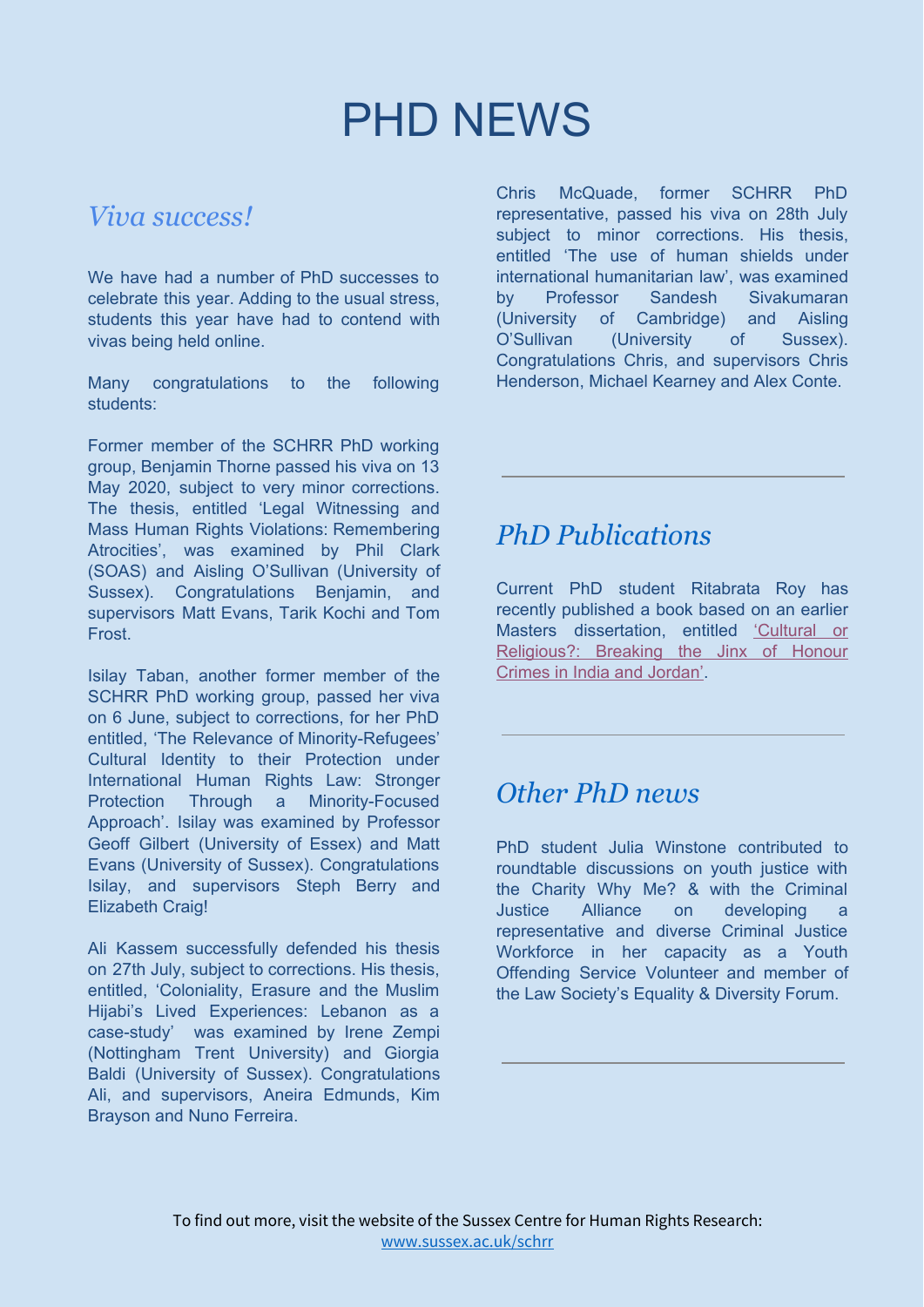## LLM NEWS

In September 2019 we welcomed a new group of LLM International Human Rights Law students. In addition to the usual welcome events, this year's cohort was welcomed with a talk from former student, Peter Collins, followed by a social event.



A small group of the 2019-20 LLM International Human Rights Law students with Peter Collins (centre, back row).

#### *Human Rights Law Clinic*

It was another successful year for the Human Rights Law Clinic – with 11 students working on a range of topical briefs. The same as last year, students worked in teams of 2s and 3s, in order to produce a memorandum to their client's specifications. All memoranda are now available on [SCHRR's](http://www.sussex.ac.uk/schrr/clinic/papers) website.

This year we worked with 5 clients:

- Amnesty International: The Link Between Tax Policies and Human Rights
- Child Rights Connect: Children Human Rights Defenders Petition on Climate Change to the UN Committee on the Rights of the Child
- Minority Rights Group International: The Minority and Indigenous Peoples' Rights Implications of Carbon Trading Schemes
- OSCE Office for Democratic Institutions and Human Rights: Is Advancing the Right to Freedom of Religion or Belief for all Beneficial to Ensuring Overall Security?
- Survival International: Indigenous Education and International Law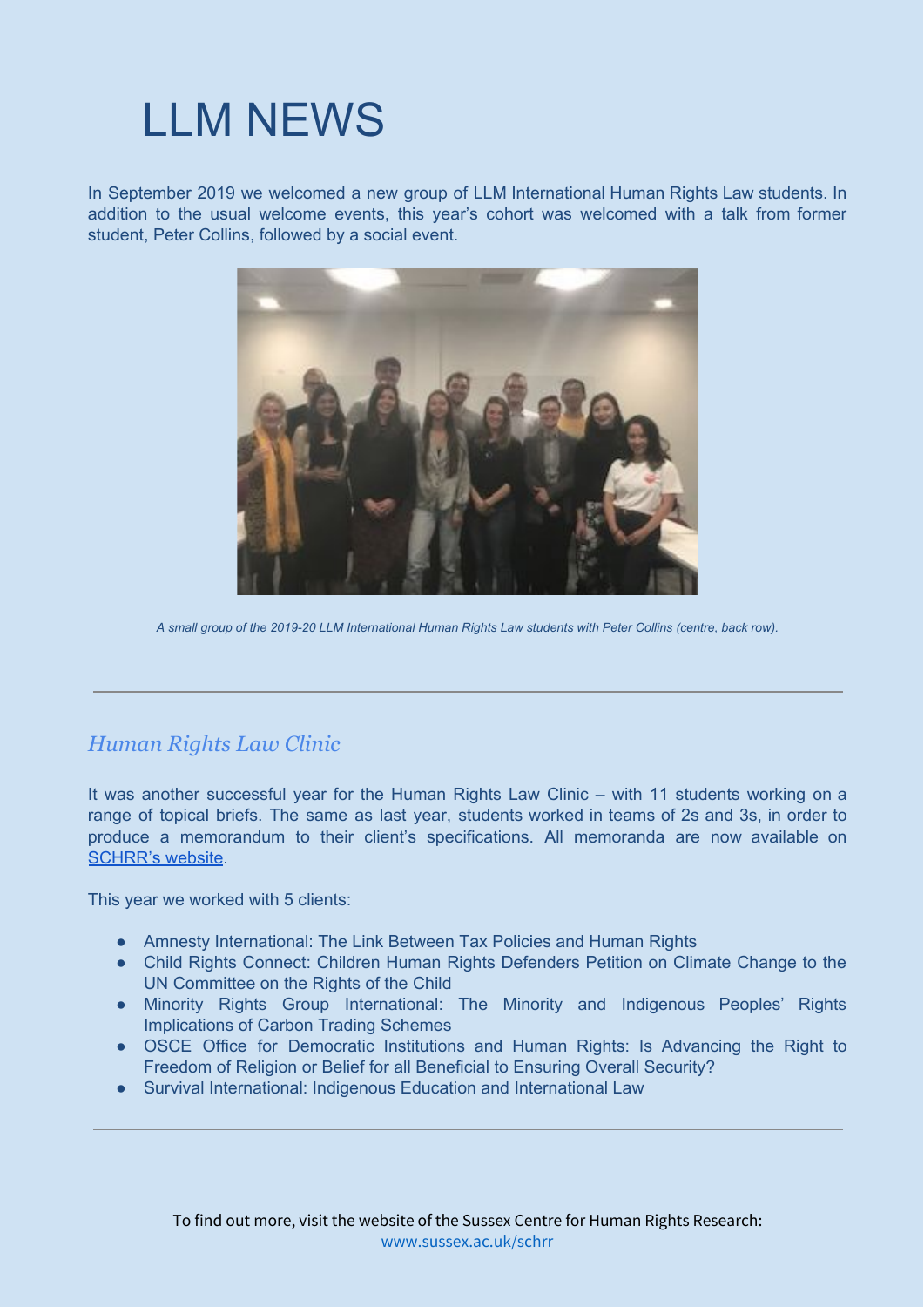#### *Amnesty International rely on Human Rights Law Clinic Memorandum*

In April 2020, Amnesty International published a report '[Resuscitation](https://www.amnesty.org/en/documents/eur25/2176/2020/en/) required – The Greek health system after a decade of [austerity](https://www.amnesty.org/en/documents/eur25/2176/2020/en/)', which drew on research carried out by Louise Plumstead and Tamara Castañer Coll as part of the Human Rights Law Clinic in 2019.

Louise and Tamara produced a memorandum entitled 'The Impact of [Austerity](http://www.sussex.ac.uk/schrr/documents/amnesty20international2028final29.pdf) Policies on the Right to Health in Greece: The Role of European Union [Institutions'](http://www.sussex.ac.uk/schrr/documents/amnesty20international2028final29.pdf) which analysed the impact of Greece's post-2008 financial assistance agreements (FAAs) on the right to health, and found that while Greece is ultimately responsible for its human rights obligations, the EU may also be held accountable for violations that occurred as a result of the strict conditionality of the FAAs.

#### *Careers Podcasts*

This year we have started to develop a library of human rights careers podcasts, with careers advice from past students to help current students make their way in this very competitive field. Many thanks to Ruby Axelson (Global Rights Compliance); Abby Field (Fenix); Godfrey Dici William Fuli (University of Juba / Canvas for Human Rights Research); Louise Plumstead (Bindmans); and Tom Thrower (Broudie Jackson Canter).

#### *Congratulations!*

Congratulations are due to a number of former LLM International Human Rights Law students:

**Ryan Dowding** (2015-16) who got tenancy at 3 Raymond Buildings.

**Poppy NiBhroithe Barnett** (2015-16) who started her training contract at Leigh Day and Co.

**Zachary Vallely** (2018-19) started work as a paralegal with Edward Fail, Bradshaw & Waterson

**Abby Field** (2018-19) who has not only started work with Fenix, a humanitarian legal aid organisation situated just outside Moria Refugee Camp on Lesvos, Greece, but has been promoted multiple times since she started!

**Katie Pimenta** (2018-19) who is currently undertaking an internship with Global Rights Compliance.

**Godfrey Dici William Fuli** (2018-19) who has not only started working as a lecturer in law at the University of Juba, but has also established Canvas for Human Rights Research, a not-for-profit human rights organisation.

**Alex Smith** (2018-19) has obtained a place on the UK government's Civil Service Fast-Stream, upon completing an internship with FCO.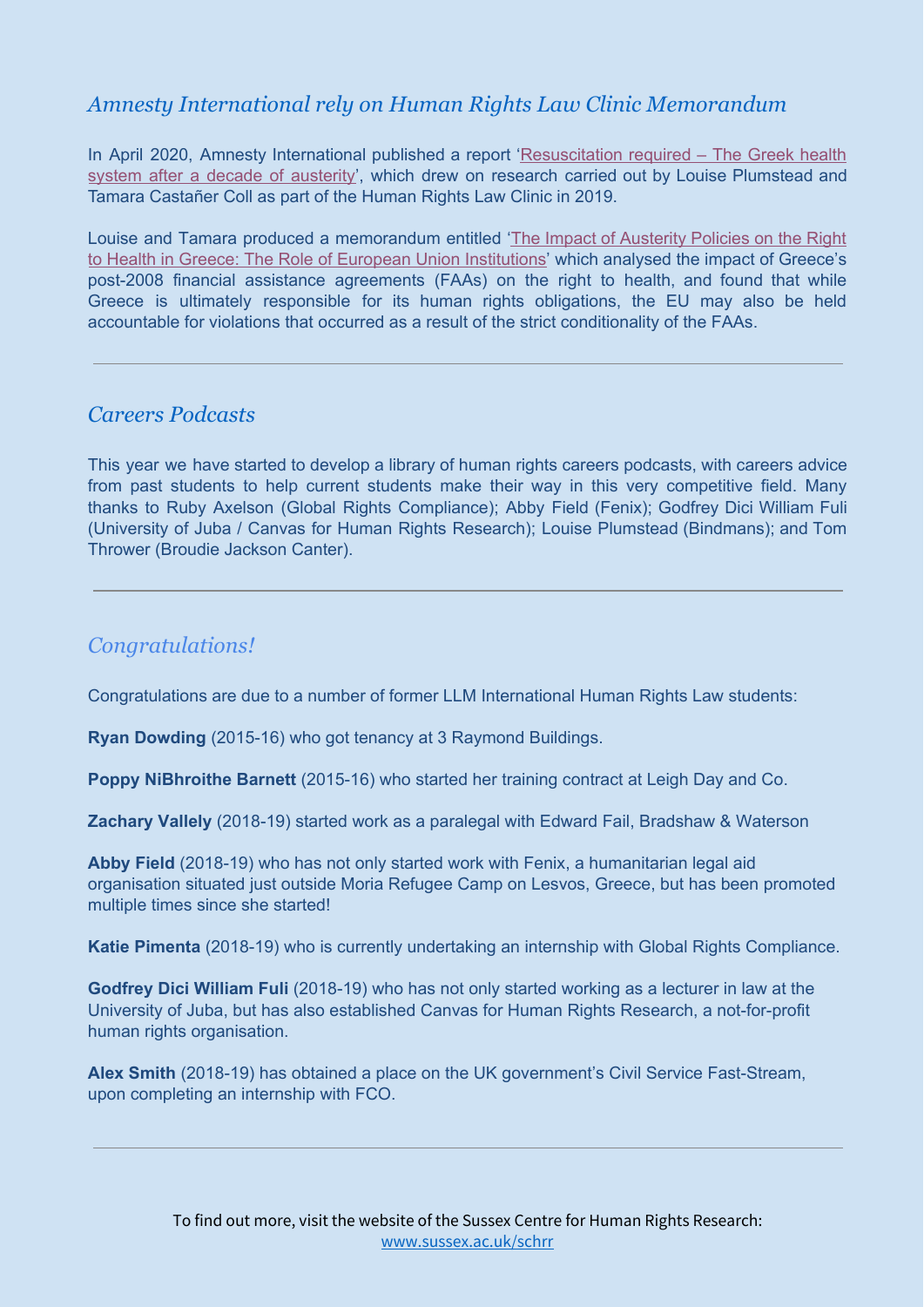# STUDENT ALUMNI PROFILES

**Abby Field** (LLM International Human Rights Law (2018-19)



After completing my master's in International Human Rights Law (LLM) at the University of Sussex in 2019, I now work on family reunification cases at Fenix, a humanitarian legal aid organisation situated just outside Moria Refugee Camp on Lesvos, Greece.

Although I have always been passionate about human rights, the master's course gave me the knowledge and tools to be able to work in the field. Moreover, the wide range of module options provided an opportunity to decide which area of human rights I was most passionate about; it was studying the lack of implementation of refugees' human rights and the frequent injustices experienced by people seeking international protection that sparked my enthusiasm to work in this area. I started to volunteer with refugees in both Calais and Brighton, and I wrote my dissertation on the credibility assessment of LGBTQI+ refugees in the EU from an intersectional lens.

After graduating from the LLM, I volunteered at Fenix for 6 months before I was fortunate enough to be asked to stay on in a permanent paid position. The position came with greater responsibility and more of a co-ordinating role, in addition to continuing to work on my own cases. Within the organisation, I primarily use EU Regulations to reunite family members in Europe who have been separated. For the most part, my job involves interviewing clients, gathering evidence, forming legal justifications, writing take-charge requests and then appealing decisions when necessary.

I would highly recommend studying International Human Rights Law (LLM) at the University of Sussex. The lecturers were incredibly supportive, patient and generous with their time and knowledge. Outside of the formal learning environment, I made lifelong friendships with people on the course from a diverse range of backgrounds, countries and perspectives. We got into interesting and stimulating debates, arranged weekly presentations to learn about each other's area of interest in human rights, and supported one another in our work both during the course and afterwards.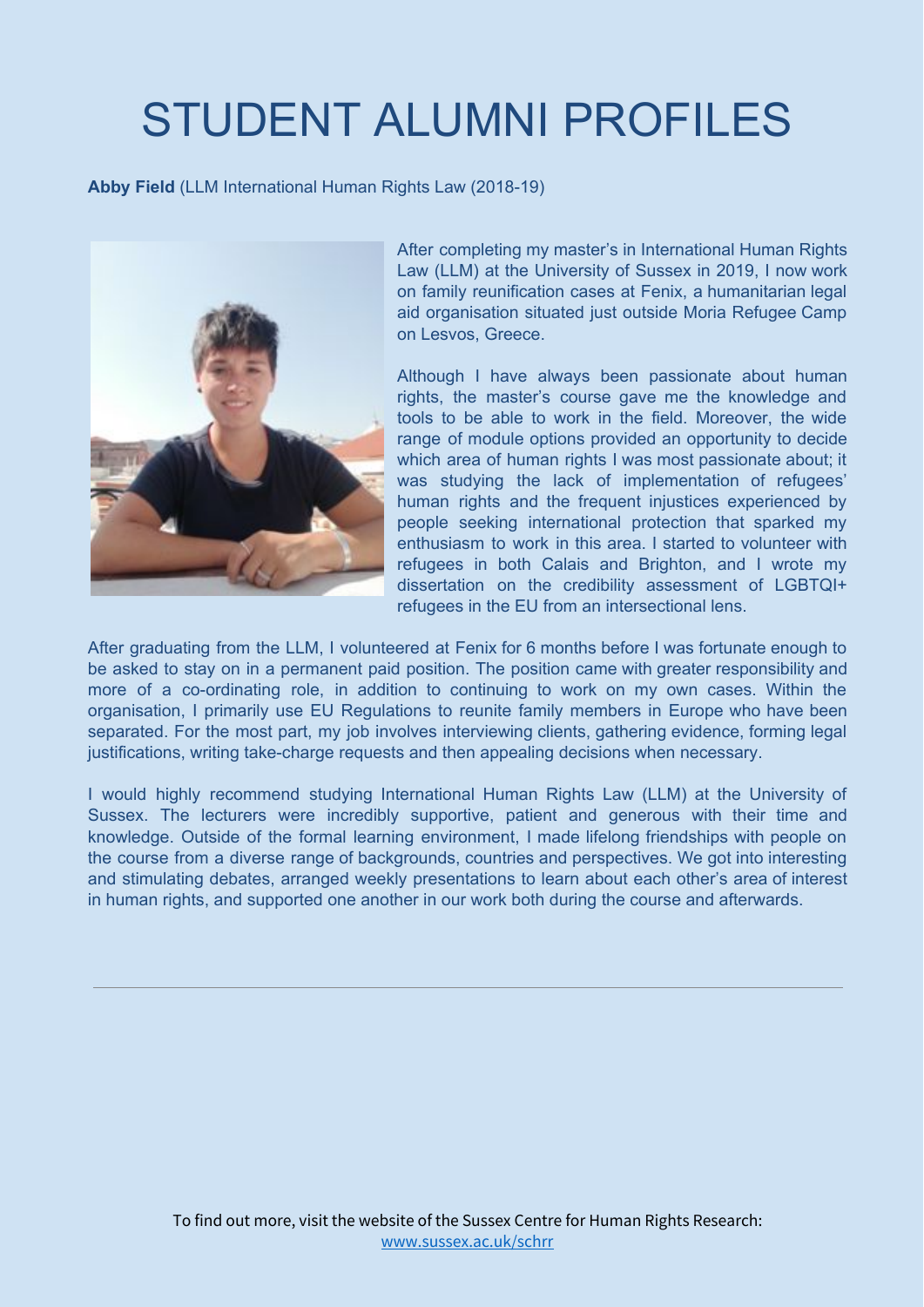#### **Godfrey Dici William Fuli** (LLM International Human Rights Law 2018-19)

Acquiring an LLM in International Human Rights Law from the University of Sussex, in 2020, was a game-changer for me. As a mid-career law practitioner with great enthusiasm in this field, the LLM was a required prerequisite to furthering my career in the human rights realm. Almost immediately upon the completion of my course at Sussex, I have been appointed as a Lecturer at the School of Law at the University of Juba, which is the leading learning institution in my country. My appointment prompts the University's quest and recruitment for human rights expertise to establishing an LLM human rights program at the University.

My responsibilities, among others, entail conducting thorough research into some of the proposed modules that will compose the program and holding hourly discussions and seminars on their suitability. I am also required to initiate and convene my module and teach it upon meeting the Committee's required expectations and standard. This is



difficult as it requires being both punctual and efficient. However, my course at Sussex proved of significant value here as most of the challenges now mirror what I have already encountered; from meeting prompt and frequent deadlines to the many presentations, seminars and academic discussions, besides proper research skills, etc.

I am also the managing director of Canvas for Human Rights Research, an institution that is concerned with advancing human rights, the rule of law and democracy in South Sudan. We engage with many youth-led initiatives, government institutions and various other international, regional and local partners. Our activities include, among others, initiating public discussions and education concerning human rights, the rule of law and democracy, besides empowering youth through workshops, seminars, etc. The Centre is an extract from the previous Human Rights Law Clinic in our Law Firm which attending Sussex helped to establish, particularly the Human Rights Law Clinic Module.

The LLM besides all the professional aspects it provided, was a fun experience if I dare to say, as being different was warmly celebrated and encouraged, resulted in a strong sense of belonging, and created life-lasting friendships.